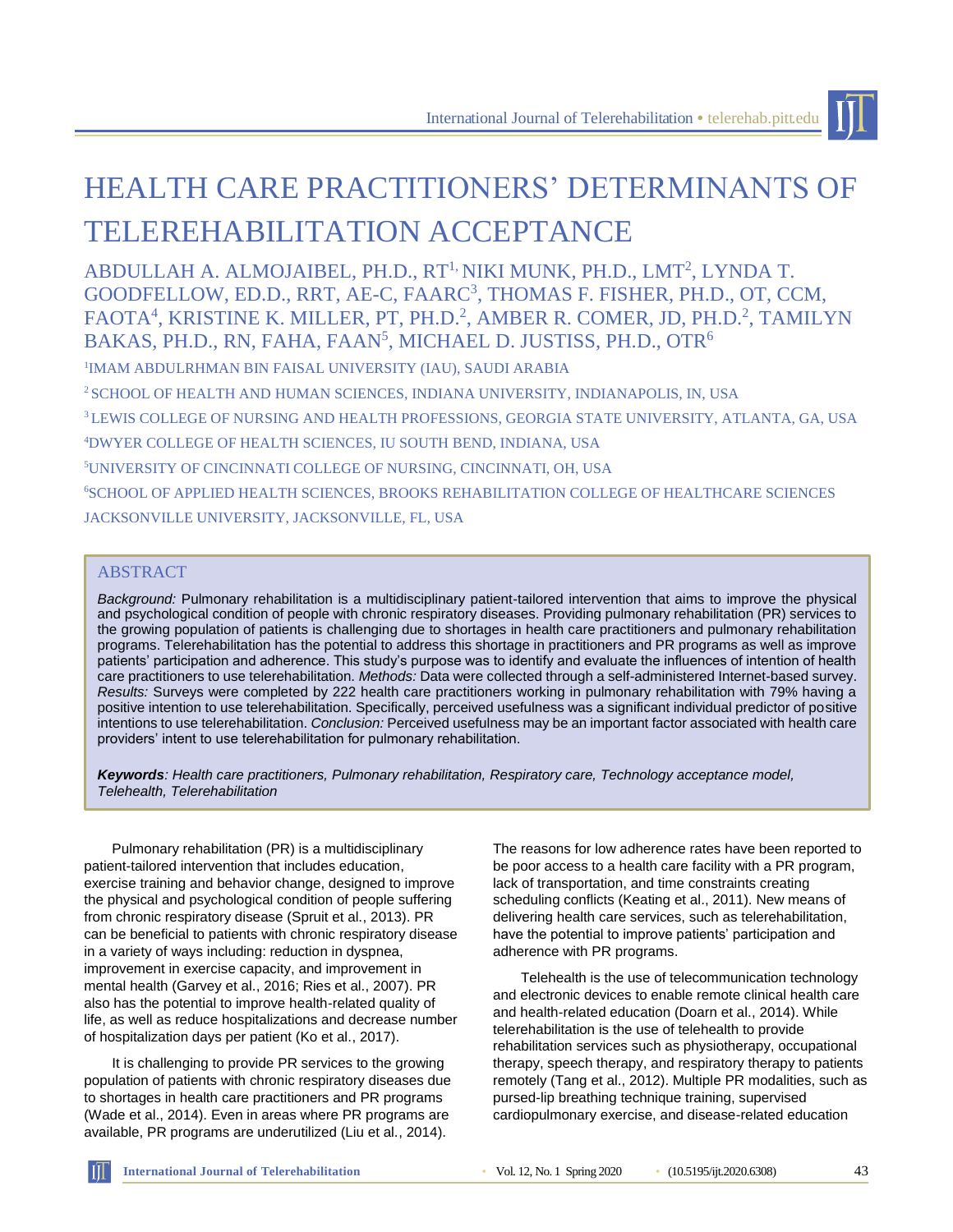sessions could be provided via telecommunication technology for patients at home (Almojaibel, 2016).

Technology acceptance is a significant predictor of future use of telerehabilitation programs (Huis in 't Veld et al., 2010). Health care practitioners' acceptance of technology is the key factor affecting the success and sustainability of telerehabilitation programs (Wade et al., 2014). In fact, lack of rehabilitation staff acceptance of telerehabilitation has been cited as a significant potential barrier to implementation (Brewster et al., 2014). Understanding health care practitioners' acceptance of telerehabilitation may help to establish successful, higher quality, and safer telerehabilitation programs (Asaro et al., 2004). The factors influencing health care practitioners' intention to use telerehabilitation in PR programs are not well known. Specifically, there is a significant gap in the literature related to the factors influencing the intention to use telerehabilitation for PR among health care practitioners. This study used the technology acceptance model (TAM) to determine the influences of intention to use telerehabilitation among health care practitioners. This study had two hypotheses:

Perceived usefulness (PU) and perceived ease of use (PEOU) will have significant positive effects on the behavioral intention to use telerehabilitation.

Health care practitioner descriptors (age, working experience in PR, and PR program type) will have significant positive effects on the behavioral intention to use telerehabilitation.

## **METHODS**

A convenience sample of health care practitioners working in PR programs was recruited for participation from across the world. Sample size calculation was based on the number of responses needed to perform factor analysis, which recommends 5-10 times as many subjects as items in the scale (Ferketich, 1991). Based on the number of the TPRAS's items (17), the targeted number for enrollment for this study was between 85-170 participants. Participants were eligible if they: (1) read and write in English, and (2) are health care practitioners who were currently working in a rehabilitation center. Medical and health care professional students were excluded from participation in this survey. Data were collected by a self-administered Internet-based survey from January 2017 to May 2017 using the Tele Pulmonary Rehabilitation Acceptance Scale (TPRAS).

TPRAS was developed previously from the TAM and showed strong evidence of content validity supported by nine experts (Almojaibel et al., 2019). The TPRAS consists of two subscales: Perceived usefulness (PU) and perceived ease of use (PEOU). In the context of using telerehabilitation, PU can be defined as the degree to which a person believes that using a telerehabilitation system would enhance his or her job performance. PEOU also can be defined as the degree to which a person believes that using a telerehabilitation system would be free of effort. Behavioral intention (BI) was this study's dependent variable. BI is the extent to which a potential user is ready to use a telerehabilitation system or the likelihood of using a telerehabilitation system.

REDCap (Research Electronic Data Capture) was used to provide information to interested participants about the study, collect participation consent, and collect data. REDCap is a free and secure web-based application designed to support the collection of anonymous responses for research studies (Harris et al., 2009, 2019). The electronic survey was provided to the potential participants via a hyperlink to the REDCap website. The survey's hyperlink was also sent to a group of health care practitioners society's email lists, Facebook pages, and via Twitter accounts, in addition to brochures sent to eight PR centers in the State of Indiana. After descriptor information was collected, participants were asked to either read a brochure or watch a video about telerehabilitation within the REDCap platform (see Appendix 1). Participants were able to access both means of information. The Indiana University Purdue University at Indianapolis Institutional Review Board (IRB) approved this study (protocol #1403903178).

Multiple logistic regressions were conducted to examine the relationships between the predictors of telerehabilitation acceptance and the health care practitioners' intention to use telerehabilitation. The analysis included BI as the dependent variable while PU, PEOU, length of experience working in rehabilitation, program type, and age were included as the predictor variables. The dependent variable (BI), was dichotomized to Agree or Disagree based on the participants' responses on the 4-level Likert scale. First, the average score for each item of the BI subscale was calculated. Then scores above the midpoint values of 2.5 were categorized as positive intention, while scores equal or below 2.5 were categorized as negative intention. All the statistical analyses were conducted using the SPSS 24.0.0 software. Statistical significance for all of the analyses was set as p < .05. For the proposed relationships between the variables see Figure 1.

 $\mathbb{H}$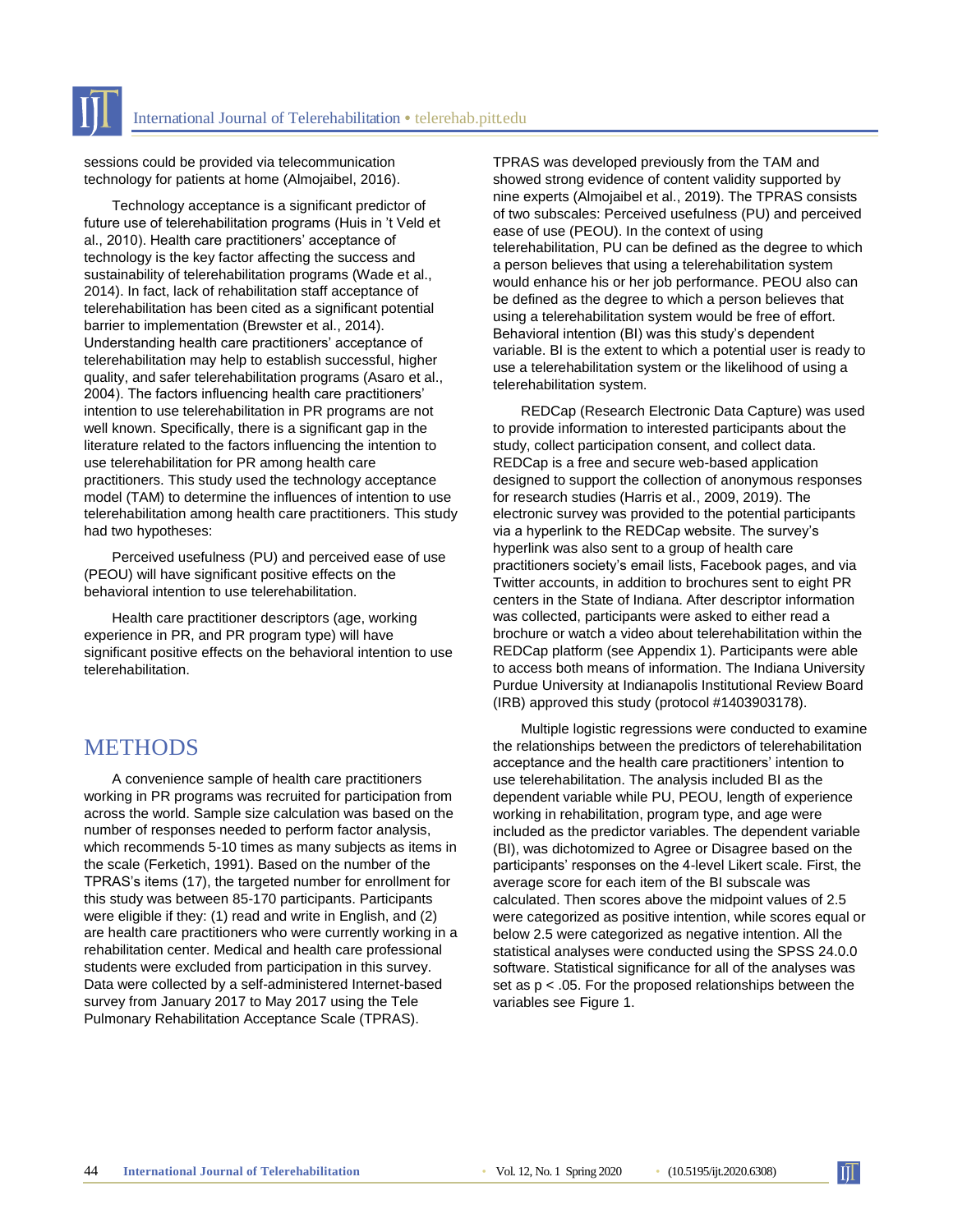

Figure 1. A model predicting health care practitioners' intention to use.

## RESULTS

A total of 222 health care practitioners working in PR programs completed the survey. The sample included health care practitioners from different health disciplines, including physicians, nurses, respiratory therapists, physiotherapists, occupational therapists, and exercise physiologists. The majority of the participants were respiratory therapists (55.7%). The responses were received from health care practitioners located in 29 different states in the United States of America and from another 20 countries across the world. Of the participants, 66.5% read the Telerehabilitation brochure and watched the Telerehabilitation examples video (Table 1). The majority of the participants (79%) indicated positive intention to use telerehabilitation. Item analysis showed that 36.9 % of the participants agreed that using telerehabilitation will improve patients' access to rehabilitation programs.

| Characteristic                   | M                 | <b>SD</b> | Range |  |
|----------------------------------|-------------------|-----------|-------|--|
| Age                              | 40.44             | 12.09     | 21-68 |  |
| Gender                           | n                 | %         |       |  |
| Female                           | 120               | 54.1      |       |  |
| Male                             | 83                | 37.4      |       |  |
| Preferred not to answer          | 19                | 8.6       |       |  |
| Location                         | n                 | %         |       |  |
| United States of America (U.S.A) | 102 (29 States)   | 46        |       |  |
| Outside the U.S.A                | 46 (20 Countries) | 20.7      |       |  |

#### Table 1. Sample Characteristics of Health Care Practitioners in this Study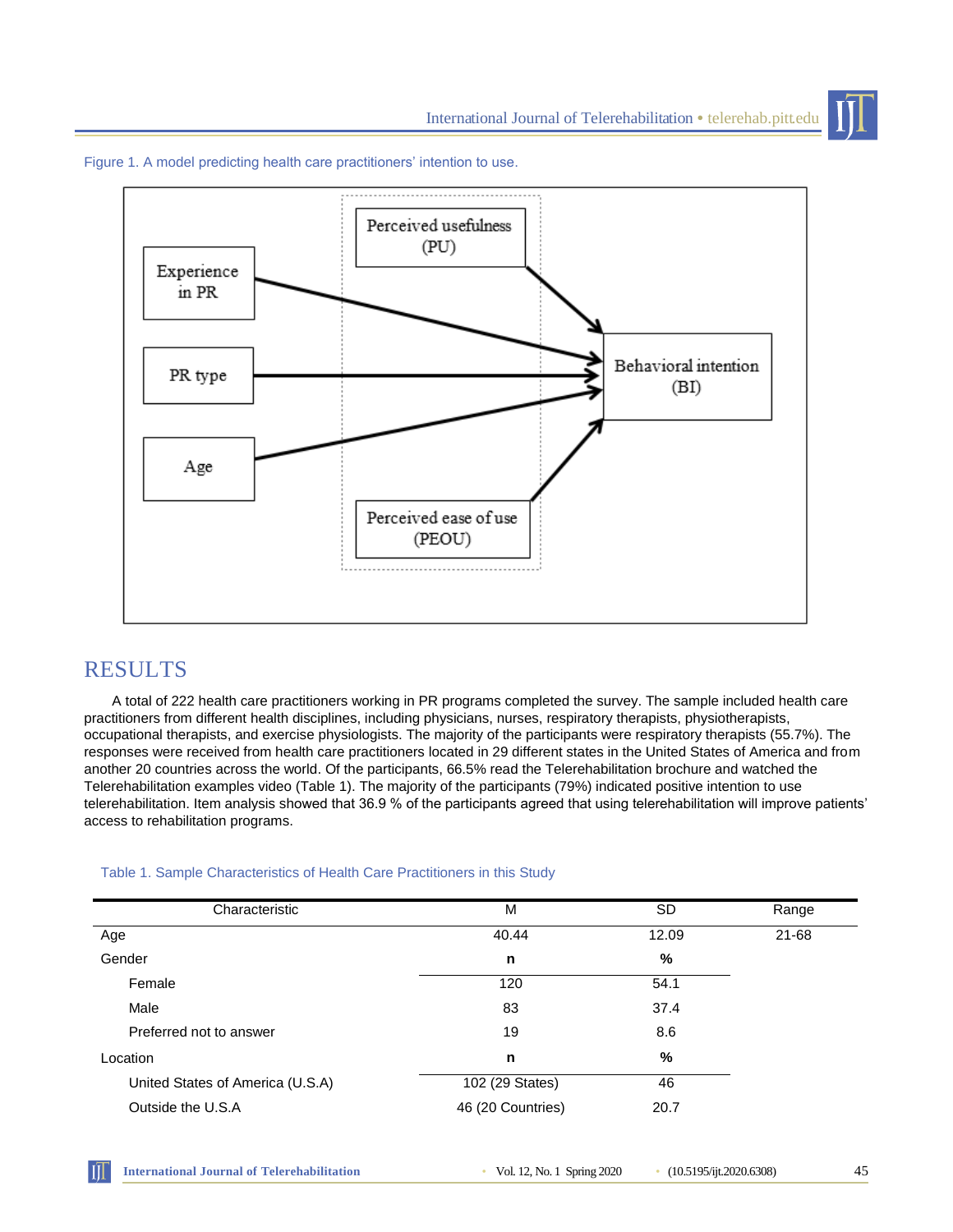

#### International Journal of Telerehabilitation • telerehab.pitt.edu

| Not determined                               | 74   | 33   |            |
|----------------------------------------------|------|------|------------|
| Type of the PR Program                       | n    | %    |            |
| Hospital out-patient program                 | 109  | 58.0 |            |
| Community-based program                      | 15   | 8.0  |            |
| In-patient program                           | 36   | 19.1 |            |
| More than one type of PR                     | 28   | 14.9 |            |
| <b>Health Care Profession</b>                | n    | $\%$ |            |
| Physician                                    | 15   | 7.4  |            |
| <b>Nurse</b>                                 | 17   | 8.4  |            |
| Respiratory therapist                        | 113  | 55.7 |            |
| Physiotherapist                              | 30   | 14.8 |            |
| Occupational therapist                       | 5    | 2.5  |            |
| Exercise physiologist                        | 18   | 8.9  |            |
| Other health care professional               | 5    | 2.5  |            |
| <b>Experience in Rehabilitation Services</b> | 8.50 | 8.81 | 1-39 years |

The reliability of the TPRAS was examined based on the participants' responses. The TPRAS's subscales (PU and PEOU) showed signs of internal consistency supported by a Cronbach's alpha of .92 and .80 respectively. The Cronbach's alpha of the BI subscale was .95.

Multiple logistic regressions were calculated on each of the significant variables identified through the regression analyses. Specifically, PU, PEOU, rehabilitation experience, program type, and clinician age were tested to determine their potential for a positive effect on BI to use telerehabilitation in the future. The analysis demonstrated a significant positive effect for only PU on clinician's BI to use telerehabilitation ( $β = 3.09$ ,  $p < 0.01$ ). All other considered variables were not predictive of clinicians' BI to use telerehabilitation (Table 2).

| Model                                            |          |       |              | 95% C.I. for OR |              |
|--------------------------------------------------|----------|-------|--------------|-----------------|--------------|
|                                                  | B        | р     | Odds Ratio   | Lower           | Upper        |
| Perceived Usefulness (PU)                        | 3.09     | < .01 | 22.02        | 3.45            | 140.54       |
| Perceived Ease of Use (PEOU)                     | 1.27     | .15   | 3.56         | .623            | 20.39        |
| Age                                              | .02      | .49   | 1.02         | .957            | 1.10         |
| Program Type (contrast variable: in-patient PR). |          | .57   |              |                 |              |
| Hospital out-patient PR                          | $-.81$   | .29   | .45          | .100            | 2.00         |
| Community-based PR                               | 19.13    | 1.00  | 202276279.90 | .000            | $\mathbf{r}$ |
| Experience in Rehabilitation                     | $-.02$   | .61   | .98          | .891            | 1.07         |
| Constant                                         | $-11.04$ | < .01 | < .01        |                 |              |

Table 2. Results of Regression Analysis to Examine Relationships Between PU, PEOU, Age, Work Experience in Rehabilitation, and Program Type and BI

Dependent Variable: BI.

 $\prod$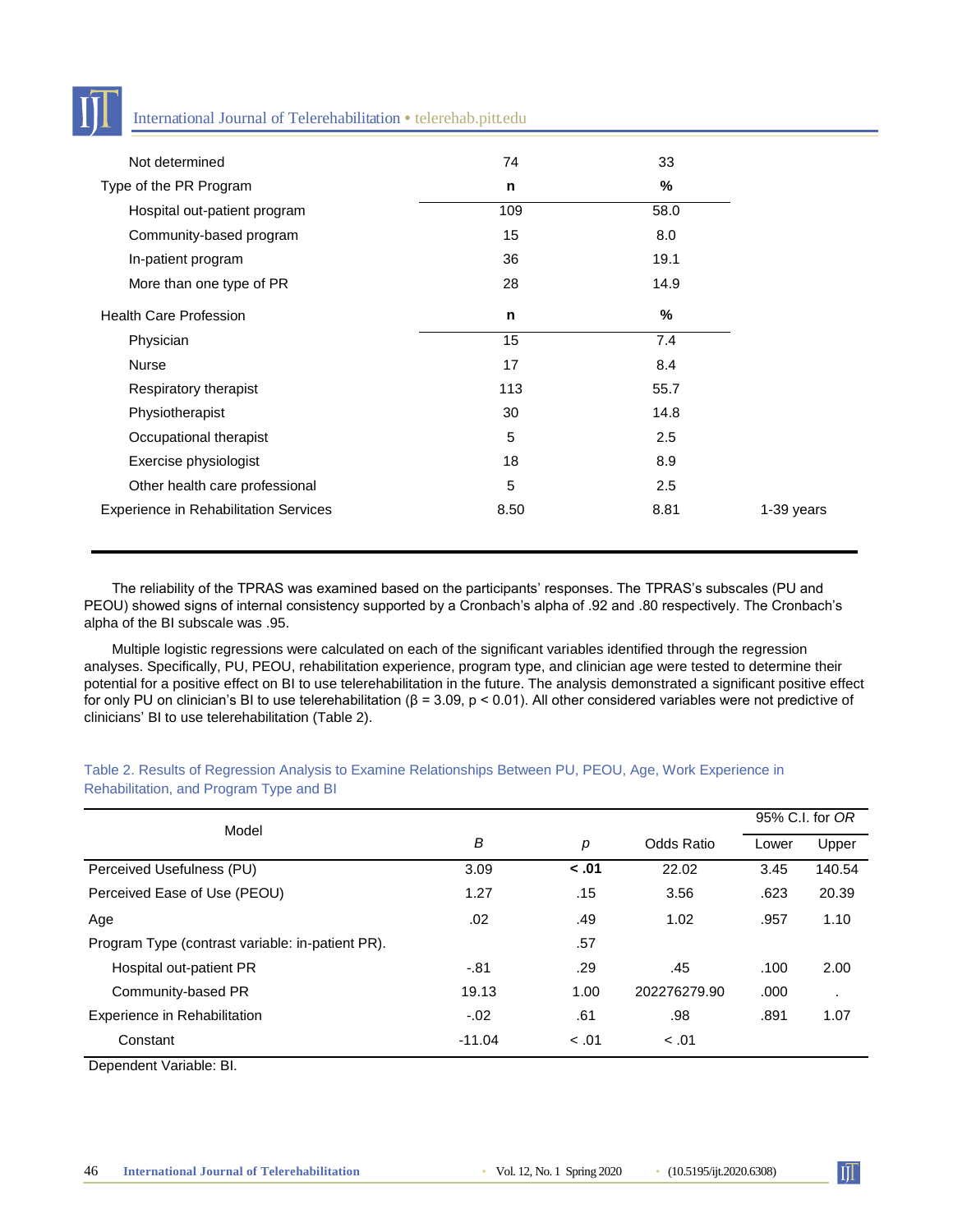International Journal of Telerehabilitation **•** telerehab.pitt.edu

## DISCUSSION

In our sample of health care practitioners, 79% indicated positive intention to use telerehabilitation in the future. The high percentage of health care practitioners willing to use telerehabilitation is a key finding for future telerehabilitation programs. The high percentage of telerehabilitation acceptance in our study does need to be interpreted with caution because 66% of the health care practitioners watched the telerehabilitation examples video and read the telerehabilitation brochure. The video and the brochure were used to demonstrate the concept of telerehabilitation in general. Liu and colleagues had similar findings with 68.24% of health care practitioners working in rehabilitation had positive intention toward using modern technologies (mechanical and computer systems) to improve patients' functions (Liu et al. 2015). Even though the telerehabilitation concept in Liu et al.'s study is different than the one introduced in our study, it is the only study that reported the percentage of telerehabilitation acceptance of health care practitioners before our study.

We examined multiple hypotheses about the relationships between the TAM constructs and the additional demographic variables. Similar to our findings, the PU was found to be a significant predictor of the positive intention to use telehealth or telerehabilitation in multiple studies (Hu et al., 1999; Kowitlawakul, 2011; Liu et al., 2015; Rho et al., 2014; Zailani et al., 2014). The effect of the PEOU on the intention to use telerehabilitation was not significant ( $B =$ 1.27, p < .15). The PEOU was found to be an insignificant predictor of telehealth or telerehabilitation acceptance in many other studies as well (Chen et al., 2015; Gagnon et al., 2012; Hu et al., 1999; Kowitlawakul, 2011; Zailani et al., 2014). Rho et al. (2014) found that the PEOU was a significant predictor of the positive intention to use telehealth among physicians. The participants in Rho et al.'s study were mainly from a capital city where the Internet is very common, and the participants were younger in age, which may explain why they have positive perceptions about telehealth ease of use. The variability on the PEOU significance can be explained by the difference between the proposed telehealth systems in each study and the difference between the populations. Previous studies that examined telehealth acceptance included participants from one or two health care professions. We measured telerehabilitation acceptance among different health care disciplines involved in PR. The participants in our study were expecting telerehabilitation to be difficult to learn. This suggests that, when introducing a new telerehabilitation program, health care organizations should first demonstrate the technology before the actual usage of the telerehabilitation. This feature study is unique in the literature because it reflects telerehabilitation acceptance of health professionals in modern pulmonary rehabilitation programs that are multidisciplinary.

### LIMITATIONS

There were several limitations in our study despite the important findings. The study sample size was relatively small considering the international reach and even though the survey was available online. However, the number of health care practitioners working in PR centers is very small. Most cardiopulmonary rehabilitation centers have one to four health care practitioners working in a cardiopulmonary rehabilitation center, and not all of them involved with the pulmonary rehabilitation program. A more targeted and personalized recruitment approach may have produced a more robust sample, as well as the provision of a monetary or similar incentive.

Another limitation of our study was the approach of introducing telerehabilitation to the participants. The only available method of introducing telerehabilitation was through showing the participants a short video demonstrating how it works with a copy of the telerehabilitation brochure that includes information about telehealth and its benefits. The participants had the choice to choose one method of review or the other. The way of introducing telerehabilitation to the participants may have provided an incomplete picture of the concept of telerehabilitation to the participants and may have affected their responses.

Also, using the online data collection method may have limited participation to those who were familiar with the telecommunication technology and using the Internet. This could have affected the percentage of the participants who were positive toward using telerehabilitation in the future because of their current usage of telecommunication technology.

## **CONCLUSION**

Using telerehabilitation is a relatively new method of delivering rehabilitation services. Telerehabilitation can be used to help PR programs improve access for patients living in rural areas and achieve outcomes by improving patients' adherence. Understanding the factors affecting potential users in their decision to use or not use telerehabilitation is a key factor to successful implementation of telerehabilitation programs. Therefore, we examined the factors of the positive intention to use telerehabilitation among health care practitioners.

Logistic regression analyses were conducted to identify significant telerehabilitation acceptance variables of health care practitioners working in PR. The results in this study confirmed that the TAM can be utilized in predicting telerehabilitation acceptance for health care practitioners. Perceived usefulness may be an important predictor of using telerehabilitation among healthcare practitioners.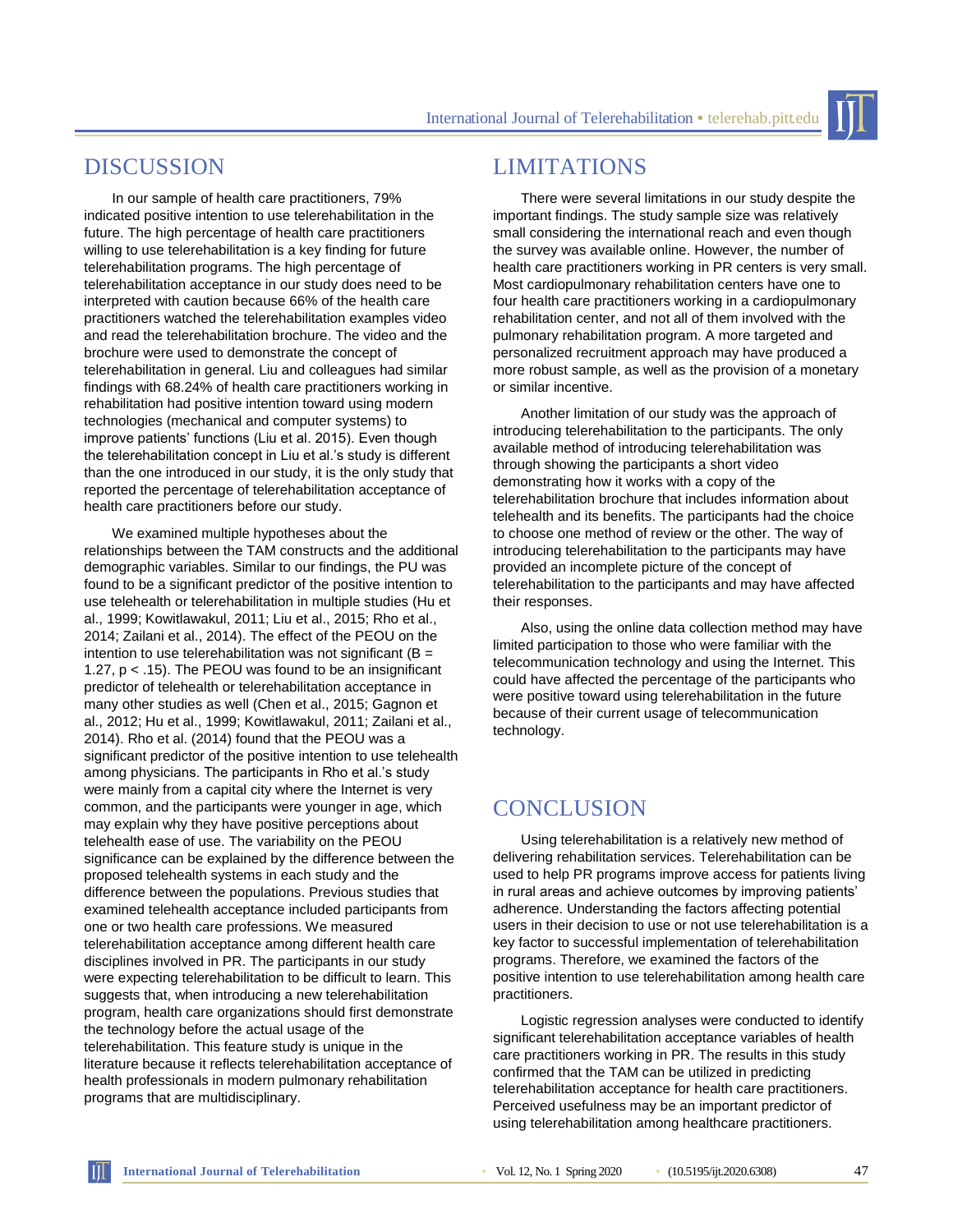

Potential telerehabilitation benefits (e.g., the ability to improve access to health care and improving patients' monitoring) were considered as the main perceived benefits of telerehabilitation. Additional variables such as age, experience in rehabilitation, and type of PR program increased the TAM predictability of positive intention to use telerehabilitation, but they were not significant factors.

This study measured the telerehabilitation acceptance of health care practitioners working in PR. The outcomes of our study explain telerehabilitation acceptance for key stakeholders planning to start telerehabilitation. Future studies might focus on modifying the TAM by adding new constructs that may improve the predictability of the model. Also, it will be beneficial if the sample included those who are not very familiar with the Internet by using face-to-face interview to answer the survey. Future studies could also consider adding a qualitative element so that the outcomes could more accurately capture practitioners' experiences and opinions regarding using telerehabilitation.

## REFERENCES

- Almojaibel A. A. (2016). Delivering pulmonary rehabilitation for patients with chronic obstructive pulmonary disease at home using telehealth: A review of the literature. *Saudi Journal of Medicine & Medical Sciences, 4*(3), 164–171. <https://doi.org/10.4103/1658-631X.188247>
- Almojaibel, A. A., Munk, N., Goodfellow, L. T., Fisher, T. F., Miller, K. K., Comer, A. R., Bakas, T., & Justiss, M. D. (2019). Development and validation of the tele-pulmonary rehabilitation acceptance scale. *Respiratory Care, 64*(9), 1057–1064[. https://doi.org/10.4187/respcare.06432](https://doi.org/10.4187/respcare.06432)
- Asaro, P. V., Williams, J., & Banet, G. A. (2004). Measuring the effect of a computerized nursing documentation system with objective measures and reported perceptions. *Annals of Emergency Medicine, 4*(44), S131-S132. <https://doi.org/10.1016/j.annemergmed.2004.07.420>
- Brewster, L., Mountain, G., Wessels, B., Kelly, C., & Hawley, M. (2014). Factors affecting front line staff acceptance of telehealth technologies: A mixed-method systematic review. *Journal of Advanced Nursing, 70*(1), 21–33. <https://doi.org/10.1111/jan.12196>
- Chen, J., Jin, W., Zhang, X. X., Xu, W., Liu, X. N., & Ren, C. C. (2015). Telerehabilitation approaches for stroke patients: Systematic review and meta-analysis of randomized controlled trials. *Journal of Stroke and Cerebrovascular Diseases, 24*(12), 2660–2668. <https://doi.org/10.1016/j.jstrokecerebrovasdis.2015.09.014>
- Doarn, C. R., Pruitt, S., Jacobs, J., Harris, Y., Bott, D. M., Riley, W., Lamer, C., & Oliver, A. L. (2014). Federal efforts to define and advance telehealth--a work in progress. *Telemedicine Journal and e-Health, 20*(5), 409–418. <https://doi.org/10.1089/tmj.2013.0336>
- Ferketich S. (1991). Focus on psychometrics. Aspects of item analysis. *Research in Nursing & Health, 14*(2), 165–168. <https://doi.org/10.1002/nur.4770140211>
- Gagnon, M. P., Orruño, E., Asua, J., Abdeljelil, A. B., & Emparanza, J. (2012). Using a modified technology acceptance model to evaluate healthcare professionals' adoption of a new telemonitoring system. *Telemedicine Journal and e-Health, 18*(1), 54–59[. https://doi.org/10.1089/tmj.2011.0066](https://doi.org/10.1089/tmj.2011.0066)
- Garvey, C., Bayles, M. P., Hamm, L. F., Hill, K., Holland, A., Limberg, T. M., & Spruit, M. A. (2016). Pulmonary rehabilitation exercise prescription in chronic obstructive pulmonary disease: review of selected guidelines: An official statement from the american association of cardiovascular and pulmonary rehabilitation. *Journal of Cardiopulmonary Rehabilitation and Prevention, 36*(2), 75–83. <https://doi.org/10.1097/HCR.0000000000000171>
- Harris, P. A., Taylor, R., Minor, B. L., Elliott, V., Fernandez, M., O'Neal, L., McLeod, L., Delacqua, G., Delacqua, F., Kirby, J., Duda, S. N., & REDCap Consortium (2019). The REDCap consortium: Building an international community of software platform partners. *Journal of Biomedical Informatics, 95*, 103208.<https://doi.org/10.1016/j.jbi.2019.103208>
- Harris, P. A., Taylor, R., Thielke, R., Payne, J., Gonzalez, N., & Conde, J. G. (2009). Research electronic data capture (REDCap)--a metadata-driven methodology and workflow process for providing translational research informatics support. *Journal of Biomedical Informatics, 42*(2), 377–381. <https://doi.org/10.1016/j.jbi.2008.08.010>
- Hu, P. J., Chau, P. Y., Sheng, O. R. L., & Tam, K. Y. (1999). Examining the technology acceptance model using physician acceptance of telemedicine technology. *Journal of Management Information Systems, 16*(2), 91-112. <https://doi.org/10.1080/07421222.1999.11518247>
- Huis in 't Veld, R. M., Kosterink, S. M., Barbe, T., Lindegård, A., Marecek, T., & Vollenbroek-Hutten, M. M. (2010). Relation between patient satisfaction, compliance and the clinical benefit of a teletreatment application for chronic pain. *Journal of Telemedicine and Telecare, 16*(6), 322–328. <https://doi.org/10.1258/jtt.2010.006006>
- Keating, A., Lee, A., & Holland, A. E. (2011). What prevents people with chronic obstructive pulmonary disease from attending pulmonary rehabilitation? A systematic review. *Chronic Respiratory Disease, 8*(2), 89–99. <https://doi.org/10.1177/1479972310393756>
- Ko, F. W., Cheung, N. K., Rainer, T. H., Lum, C., Wong, I., & Hui, D. S. (2017). Comprehensive care programme for patients with chronic obstructive pulmonary disease: A randomised controlled trial. *Thorax, 72*(2), 122–128. <https://doi.org/10.1136/thoraxjnl-2016-208396>
- Kowitlawakul Y. (2011). The technology acceptance model: predicting nurses' intention to use telemedicine technology (eICU). *Computers, Informatics, Nursing, 29*(7), 411–418. <https://doi.org/10.1097/NCN.0b013e3181f9dd4a>
- Liu, L., Miguel Cruz, A., Rios Rincon, A., Buttar, V., Ranson, Q., & Goertzen, D. (2015). What factors determine therapists' acceptance of new technologies for rehabilitation – a study using the Unified Theory of Acceptance and Use of Technology (UTAUT). *Disability and Rehabilitation, 37*(5), 447–455[. https://doi.org/10.3109/09638288.2014.923529](https://doi.org/10.3109/09638288.2014.923529)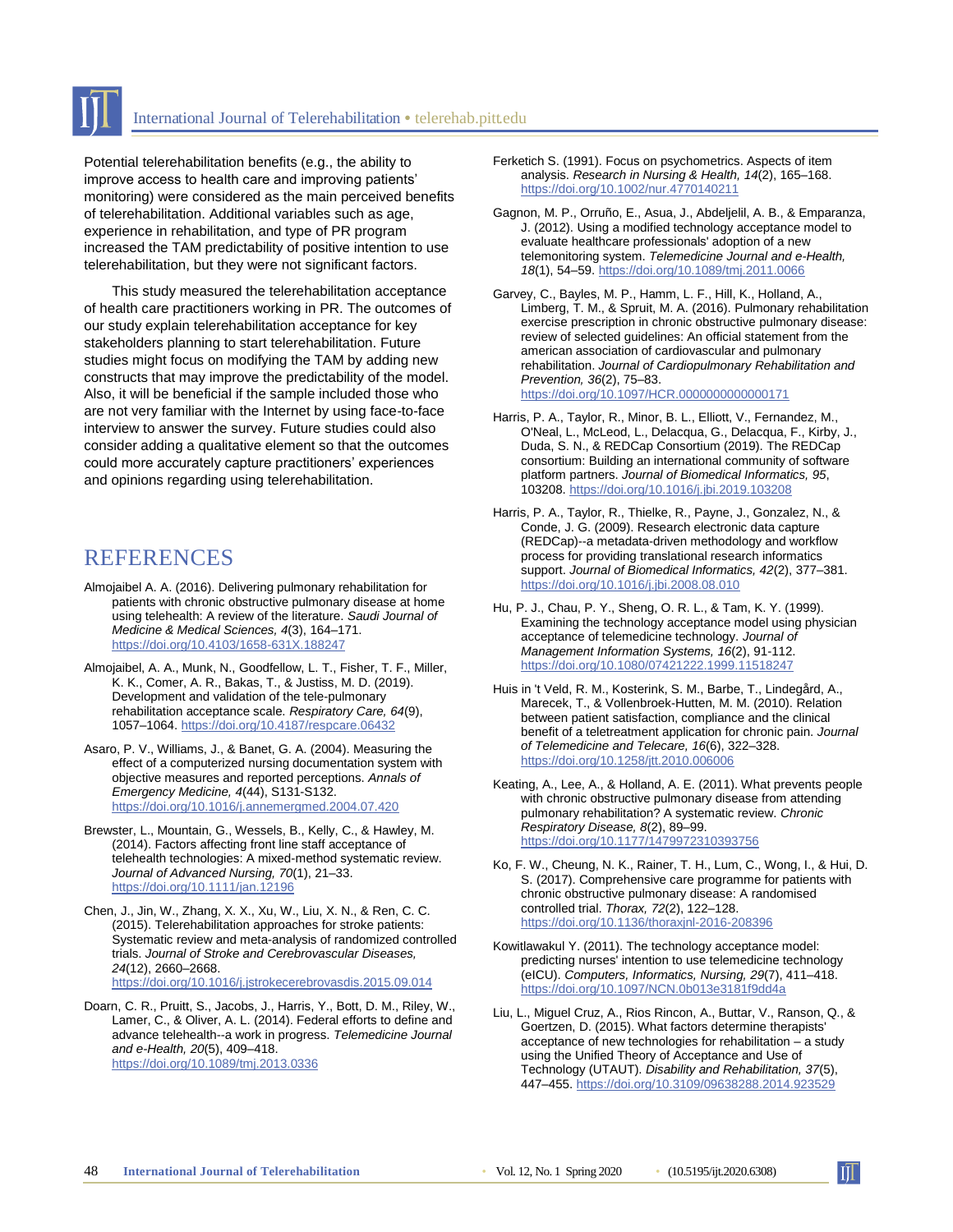

- Liu, X. L., Tan, J. Y., Wang, T., Zhang, Q., Zhang, M., Yao, L. Q., & Chen, J. X. (2014). Effectiveness of home-based pulmonary rehabilitation for patients with chronic obstructive pulmonary disease: A meta-analysis of randomized controlled trials. *Rehabilitation Nursing, 39*(1), 36–59. <https://doi.org/10.1002/rnj.112>
- Rho, M. J., Choi, I. Y., & Lee, J. (2014). Predictive factors of telemedicine service acceptance and behavioral intention of physicians*. International Journal of Medical Informatics, 83*(8), 559–571[. https://doi.org/10.1016/j.ijmedinf.2014.05.005](https://doi.org/10.1016/j.ijmedinf.2014.05.005)
- Ries, A. L., Bauldoff, G. S., Carlin, B. W., Casaburi, R., Emery, C. F., Mahler, D. A., Make, B., Rochester, C. L., Zuwallack, R., & Herrerias, C. (2007). Pulmonary Rehabilitation: Joint ACCP/AACVPR Evidence-Based Clinical Practice Guidelines. *Chest, 131*(5 Suppl), 4S–42S. <https://doi.org/10.1378/chest.06-2418>
- Spruit, M. A., Singh, S. J., Garvey, C., ZuWallack, R., Nici, L., Rochester, C., Hill, K., Holland, A. E., Lareau, S. C., Man, W. D., Pitta, F., Sewell, L., Raskin, J., Bourbeau, J., Crouch, R., Franssen, F. M., Casaburi, R., Vercoulen, J. H., Vogiatzis, I.,

Gosselink, R., … ATS/ERS Task Force on Pulmonary Rehabilitation (2013). An official American Thoracic Society/European Respiratory Society statement: Key concepts and advances in pulmonary rehabilitation. *American Journal of Respiratory and Critical Care Medicine, 188*(8), e13–e64[. https://doi.org/10.1164/rccm.201309-1634ST](https://doi.org/10.1164/rccm.201309-1634ST)

- Tang, J., Mandrusiak, A., & Russell, T. (2012). The feasibility and validity of a remote pulse oximetry system for pulmonary rehabilitation: A pilot study. *International Journal of Telemedicine and Applications, 2012*, 798791. <https://doi.org/10.1155/2012/798791>
- Wade, V. A., Eliott, J. A., & Hiller, J. E. (2014). Clinician acceptance is the key factor for sustainable telehealth services. *Qualitative Health Research, 24*(5), 682–694. <https://doi.org/10.1177/1049732314528809>
- Zailani, S., Gilani, M. S., Nikbin, D., & Iranmanesh, M. (2014). Determinants of telemedicine acceptance in selected public hospitals in Malaysia: Clinical perspective. *Journal of Medical Systems, 38*(9), 111. [https://doi.org/10.1007/s10916-014-](https://doi.org/10.1007/s10916-014-0111-4) [0111-4](https://doi.org/10.1007/s10916-014-0111-4)